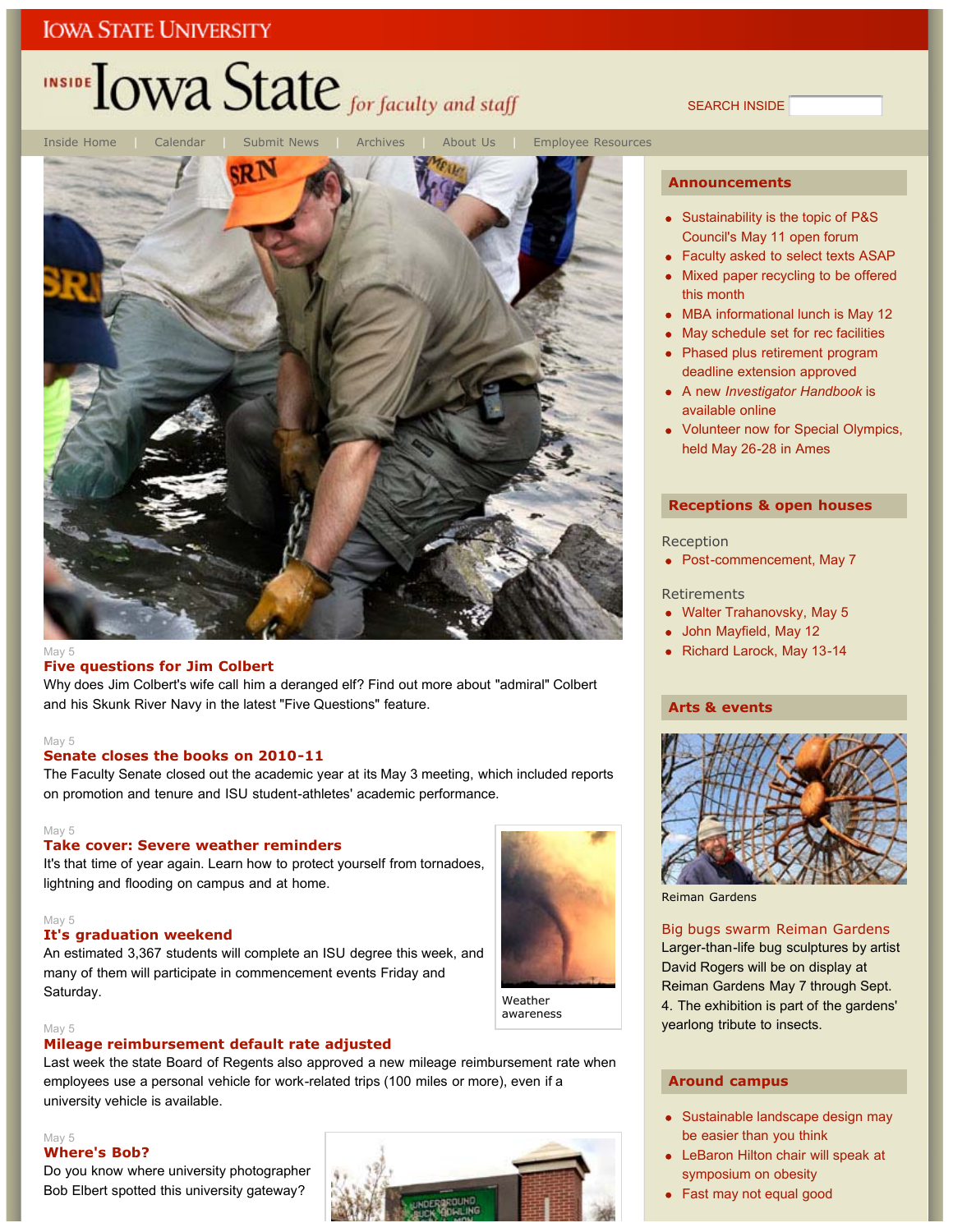#### May 5 **Regents wrap-up: Day two**

Troxel Hall and the outdoor sports complex received final approval, faculty P&T awards were accepted, and executive search firms made their pitch to assist with the ISU presidential search during the state Board of Regents meeting April 28 in Ames.



Where's Bob?

Published by University Relations, inside@iastate.edu, (515) 294-7958, Ames, Iowa 50011. Copyright © 1995-2011, Iowa State University of Science and Technology. All rights reserved.

#### **Inside tools**

Print this edition (PDF) RSS | Twitter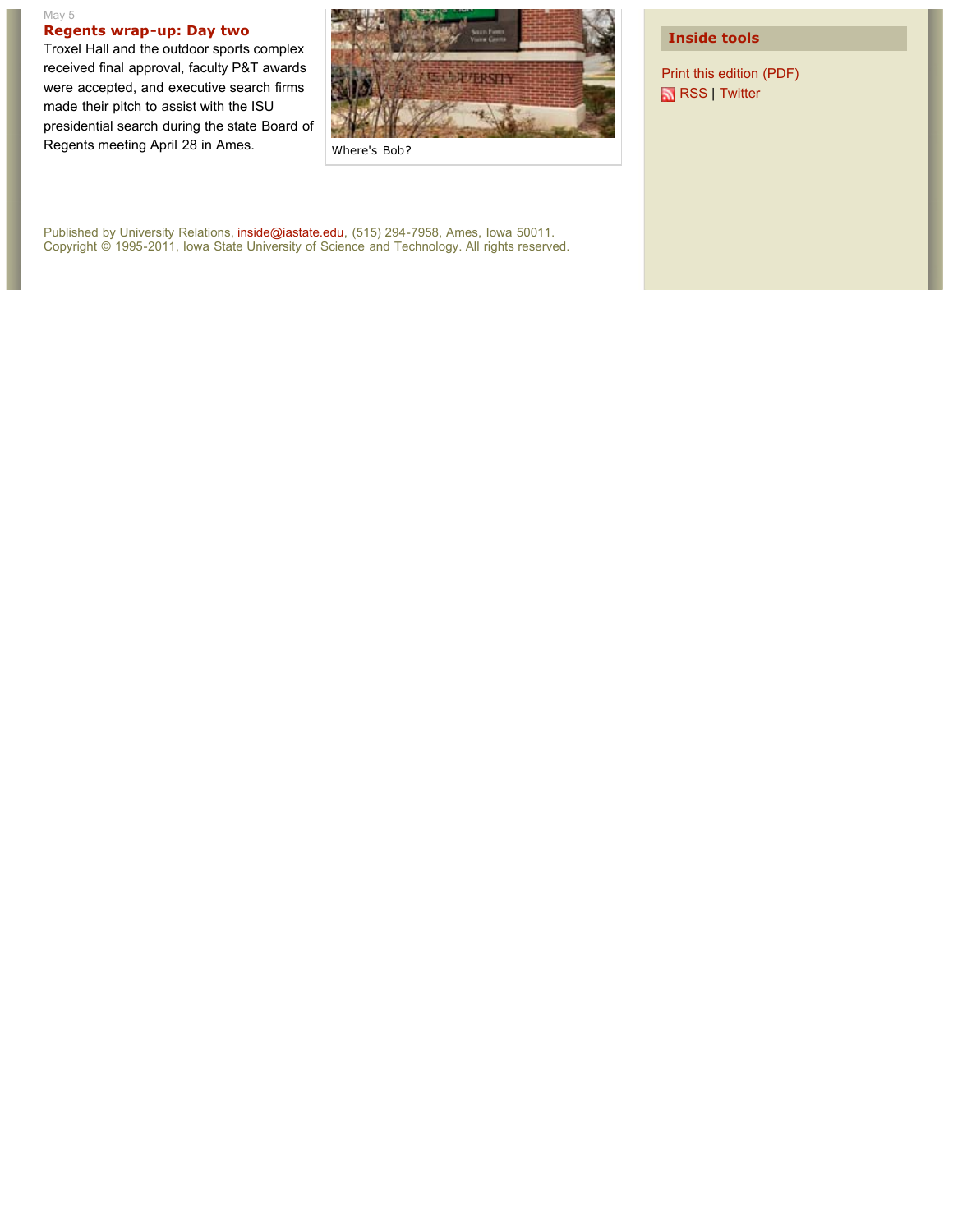## INSIDE TOWA State for faculty and staff

SEARCH INSIDE

May 5, 2011





Skunk River Navy founder and "admiral" Jim Colbert gives directions to his troops. Hundreds of students and volunteers have participated in the cleanup efforts. *Photos by Rashah McChesney*.

#### **Five questions for Jim Colbert**

by Erin Rosacker

**I th**

Jim Colbert launched the Skunk River Navy in the fall of 1998, as a service project for the BEST freshman learning community (Biology Education Success Teams). Since then, his squadrons of students and volunteers have hauled an estimated 60 tons of trash out of area waterways.

#### **What are the biggest, craziest or oddest pieces of junk that were hauled out of the river?**

The heaviest piece that sticks in my mind is the tire from a front-end loader, with the rim. It was estimated in the 500-pound range. It probably took 10-12 people just to dig it out and balance it on two canoes. I'm sure it took probably 20 people pulling on a chain to drag it up the hill.

The craziest things we've seen all fall into the port-a-potty category, including a fully intact one. It's everything you can imagine, and even some things you don't want to imagine. It's bicycles, grocery carts, refrigerators and La-Z-Boys. Perhaps the oddest thing we've found was what appeared to be an (open) home safe.

### **The Basics**

**Name:** Jim Colbert **Position:** Associate professor in ecology, evolution and organismal biology **Years at ISU:** 23 **Education:** Iowa State University (B.S., 1978), University of Wisconsin (M.S.,  $1081: Dh D 1085$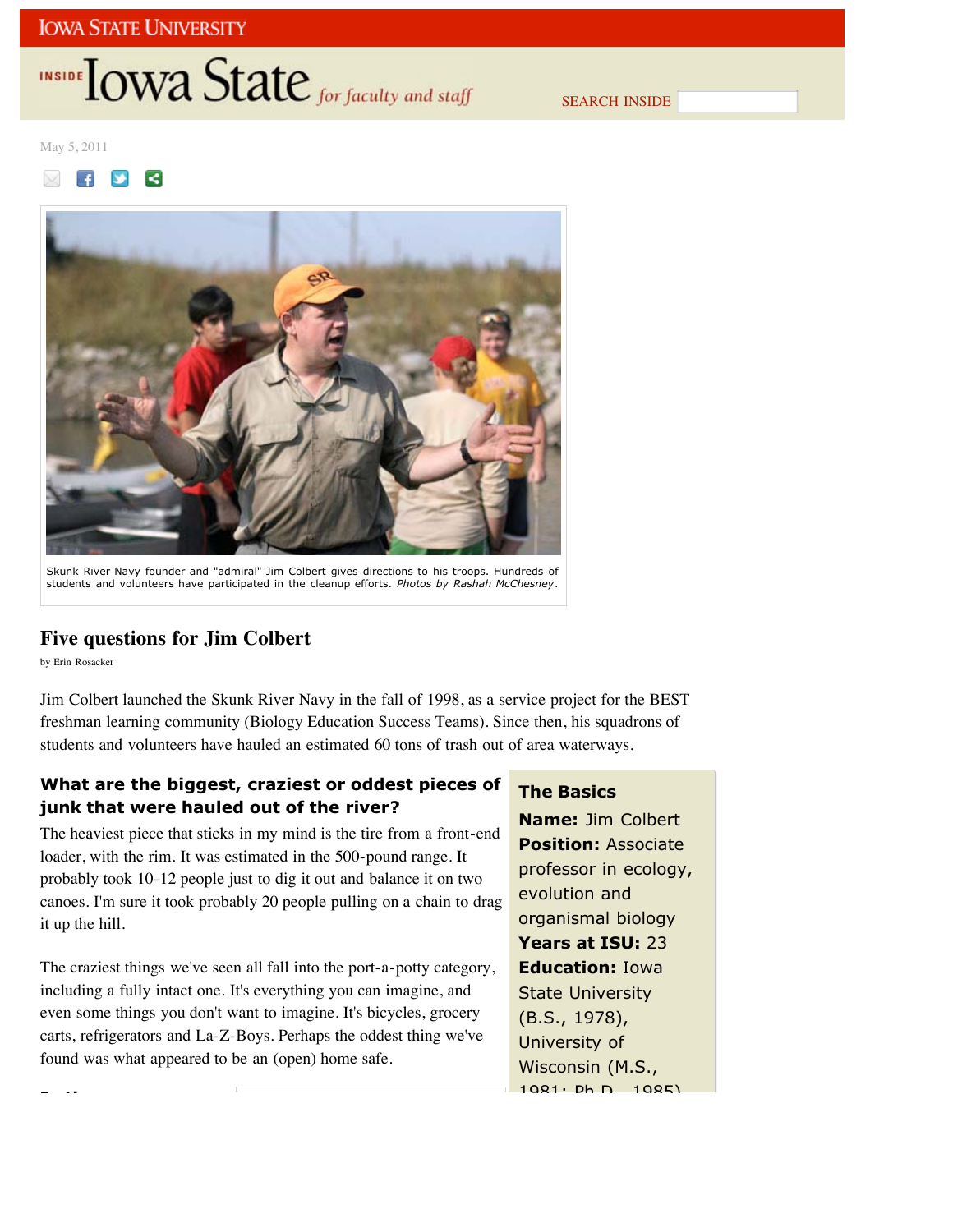#### **Is there a recommended uniform for members of the Skunk River Navy?**

I think there is, but not everyone agrees with me. My wife calls it my demented elf outfit. I wear a thin pair of long underwear (synthetic, not cotton), a pair of nylon shorts over that, and a work shirt that will dry quickly. Add a Skunk River Navy cap and a pair of leather gloves and you are a well-accoutered SRN volunteer. What you want are things that are lightweight and will dry



Volunteers interested in getting involved can find out more about the Skunk River Navy online or by email.

quickly. Bad ideas would include sweat pants, flip-flops and jeans.

I always tell the students to shower within 48 hours afterward and to NOT put their clothes into a plastic bag and leave them in the back of the closet. Believe it or not, it's been done in the past. Apparently, that will grow some interesting things.

#### **How many miles of river have you covered since 1998?**

We have worked from the Story City park down nearly to where the South Skunk River goes under Interstate 35 -- about 25 miles. We only do 2-3 miles per day and we've done a number of those sections multiple times. Those are places that have lots of legacy trash -- stuff that has been there a long time. We have yet to do a stretch of river and not find any trash. I'd love to work ourselves out of a job.

#### **What is the origin of the Skunk River Navy name?**

Obviously, since it's called the South Skunk River, the Skunk River part was easy. The navy part is a direct result of the fact that we use boats -- but they are canoes, not aircraft carriers. We have admirals and captains. We refer to our first-year student volunteers as "river persons, first class." There also is the rank of "rear admiral;" myself and my co-leader (Jim Holtz) ask one of the other admirals to stay at the end of the group to make sure no one is left behind or needs help.

#### **How do you choose what stretch of river to cover?**

The first criterion is safety and feasibility (including flow level). The second criterion ... I spend some parts of the summer scouting for the navy -- some people would call it fishing. What I'm looking for is trophy trash. If we can find something that takes a group effort to do, when you talk to people, that's what they remember. The third criterion would be how recently we've been in that stretch.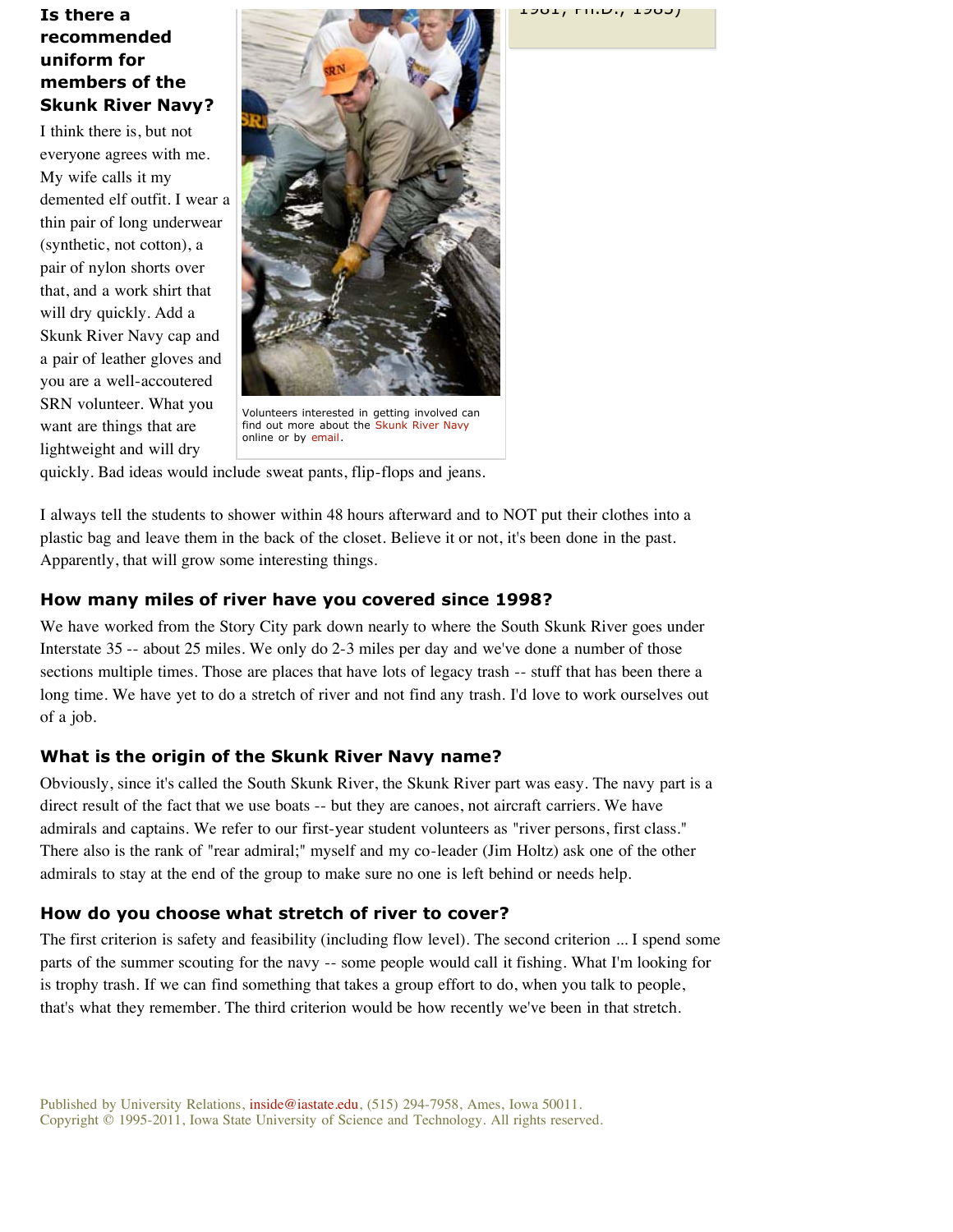## **INSIDE TOWA State** for faculty and staff

May 5, 2011



## **Senate closes the books on 2010-11**

by Erin Rosacker

The Faculty Senate swiftly worked through a lengthy agenda on May 3, its final meeting of the academic year.

Senators approved a number of items, including:

- The spring graduation list
- Updates to senate by-laws, adding the new university outcomes assessment committee
- A proposed minor in world film studies, based in the department of world languages and cultures
- A department switch for the College of Human Sciences' family and consumer sciences education and studies program -- to the department of human development and family studies from the department of apparel, educational studies and hospitality management
- A post-baccalaureate undergraduate certificate in studio arts -- a 25-credit program that requires a bachelor's degree and completion within two years. The program is aimed at students who wish to compile a body of work for graduate school admission or professional practice.

A proposed sustainability minor, introduced at the April 5 senate meeting, was pulled from the docket for continued work. Outgoing senate president Micheal Owen said it will return to the floor next fall.

### **Student-athletes in the classroom**

Tim Day, professor in biomedical sciences and ISU's faculty athletics representative, filled in senators on the academic progress of Cyclone student-athletes. In the 2010 spring and fall semesters, student-athletes logged grade point averages of 2.90 and 2.87, respectively, with 28 and 24 percent of them landing on the dean's list. More than 50 percent of ISU student-athletes posted 3.0 GPAs or better both semesters.

"These are slightly, but not significantly, higher than the overall student population," Day said.

Graduation rates for student-athletes dropped slightly below the general student numbers at 64 percent in the fall of 2010. However, Day said that 92 percent of student-athletes who exhaust their athletic eligibility at ISU graduate.

Special admits -- students-athletes who academically qualify under NCAA standards, but do not meet ISU's requirements -- continue to make progress. Their cumulative GPA climbed above 2.0 for the first time since 2004.

For the first time since the NCAA instituted its academic progress rate (APR), the men's basketball team cleared the minimum benchmark with a 936. The APR rankings calculate retention and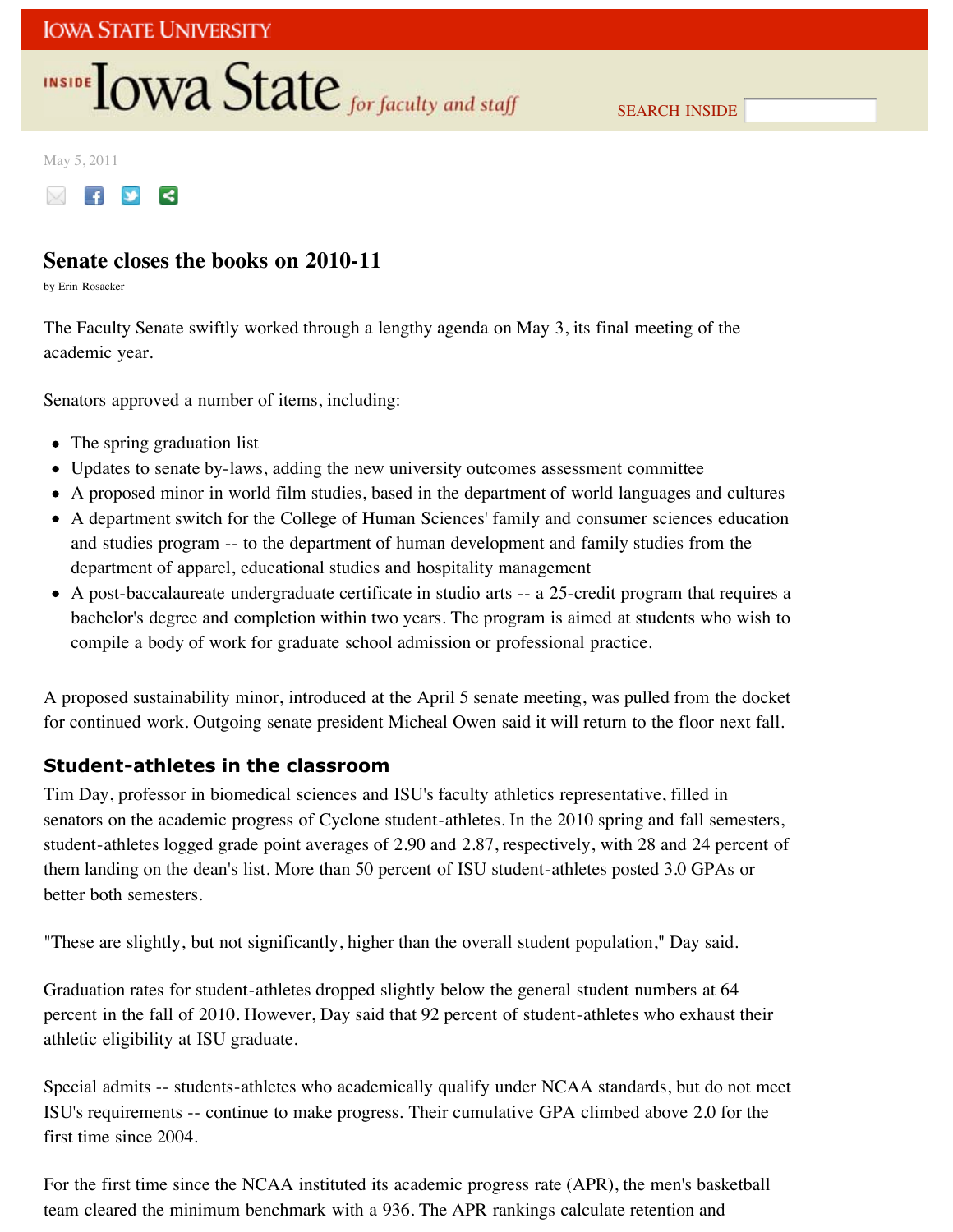academic eligibility numbers, with a cutoff at 925 to avoid penalties. A perfect score is 1,000. Five women's teams -- basketball, golf, gymnastics, swimming and volleyball -- posted APR numbers greater than 990.

"The academic performance amongst our student-athletes this year was as good as it has been, and it's very good compared to our peer institutions," Day said.

### **P&T report**

In her annual presentation on promotion and tenure, executive vice president and provost Elizabeth Hoffman said 72 cases were considered and all of them moved forward. There were 29 promotions to professor (already tenured), 40 promotions to associate professor with tenure and one promotion to professor (adjunct) without tenure. Two additional faculty members -- one professor and one associate professor -- also were awarded tenure.

In a breakdown by gender and ethnicity, 44 males and 28 females were approved. There were 16 nonwhite candidates -- 13 males (12 Asian, 1 African-American), and three females (all Asian).

"In the five years that I have read promotion and tenure reviews, this was without question the best set of portfolios I have seen," Hoffman said.

She attributed some of the success to more rigorous third-year reviews, more flexible policies (such as tenure clock extensions) and clearer position responsibility statements.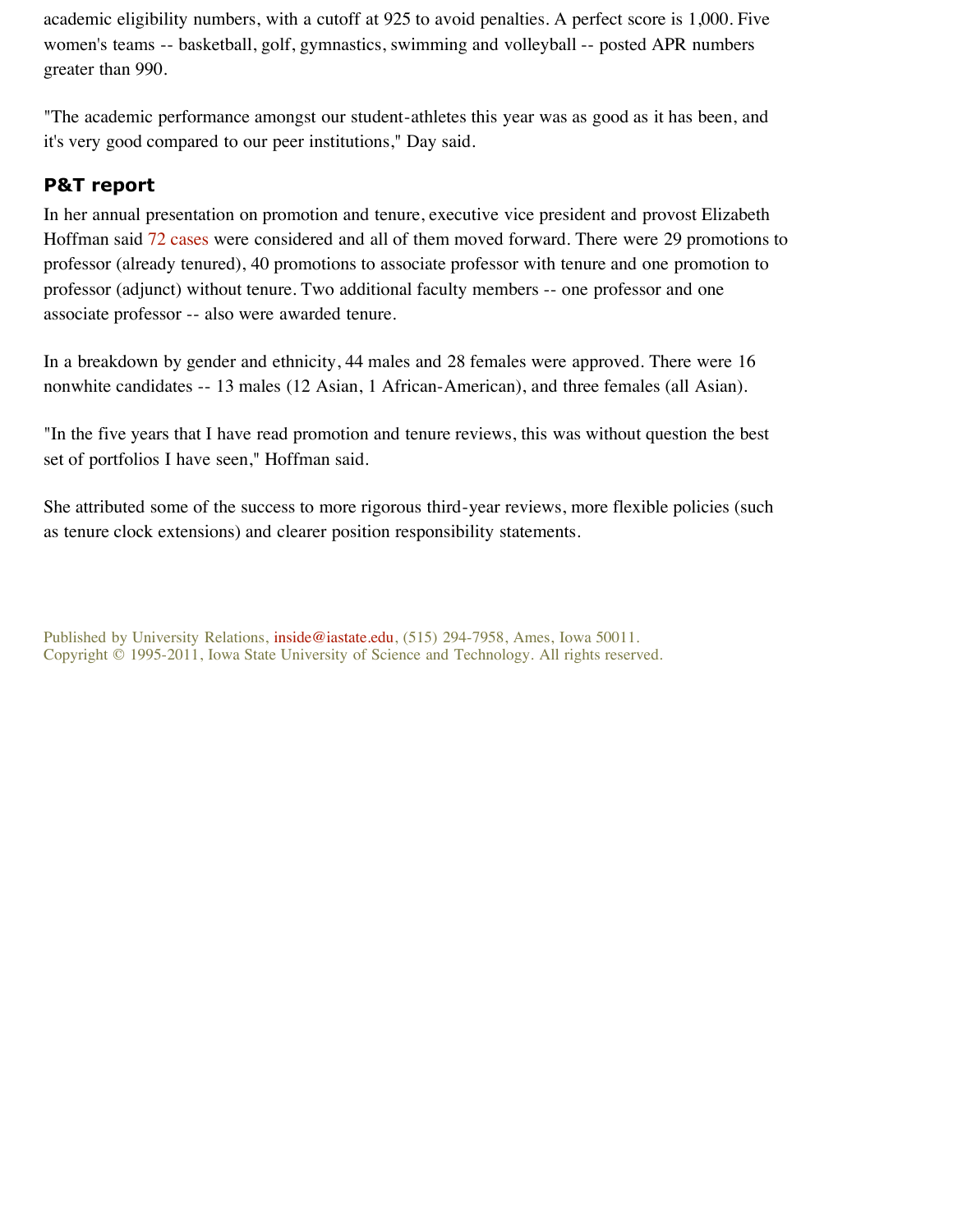## **INSIDE TOWA State** for faculty and staff

SEARCH INSIDE

May 5, 2011





*Photo courtesy NOAA National Severe Storms Laboratory (NSSL).*

#### **Take cover: Severe weather reminders**

by Paula Van Brocklin

This spring's severe weather has brought death and destruction to a large swath of the United States with nearly 1,000 tornadoes reported in April alone. In central Iowa, we've escaped Mother Nature's wrath so far but there's a lot of spring and summer left.

Here's a quick reminder from ISU's environmental health and safety department and the National Weather Service about how to stay safe from tornadoes, lightning and flooding.

#### **For all severe weather**

- Be aware of weather conditions at all times, especially if threatening weather is predicted.
- Sign up for an email or text alert from local television stations.
- If you receive a severe weather message, spread the word to your co-workers and family members, especially those who work outside.

#### **For tornadoes**

- If you hear a tornado siren while inside a building, go to a windowless interior room on the lowest level; bathrooms often are best. Avoid buildings with large expansive roof structures, like the Armory. Many campus buildings have designated storm shelters.
- If you are walking across campus and hear the tornado siren, get to the nearest building and follow the same procedures.
- If you are driving a car and debris begins flying around you, pull over and park. Your next two options are:
	- Stay in the car and buckle your seatbelt. Keep your head below the windows and cover it with your hands or a blanket.
	- If you can safely get to a ditch or area lower than the road, exit the car and lie down in that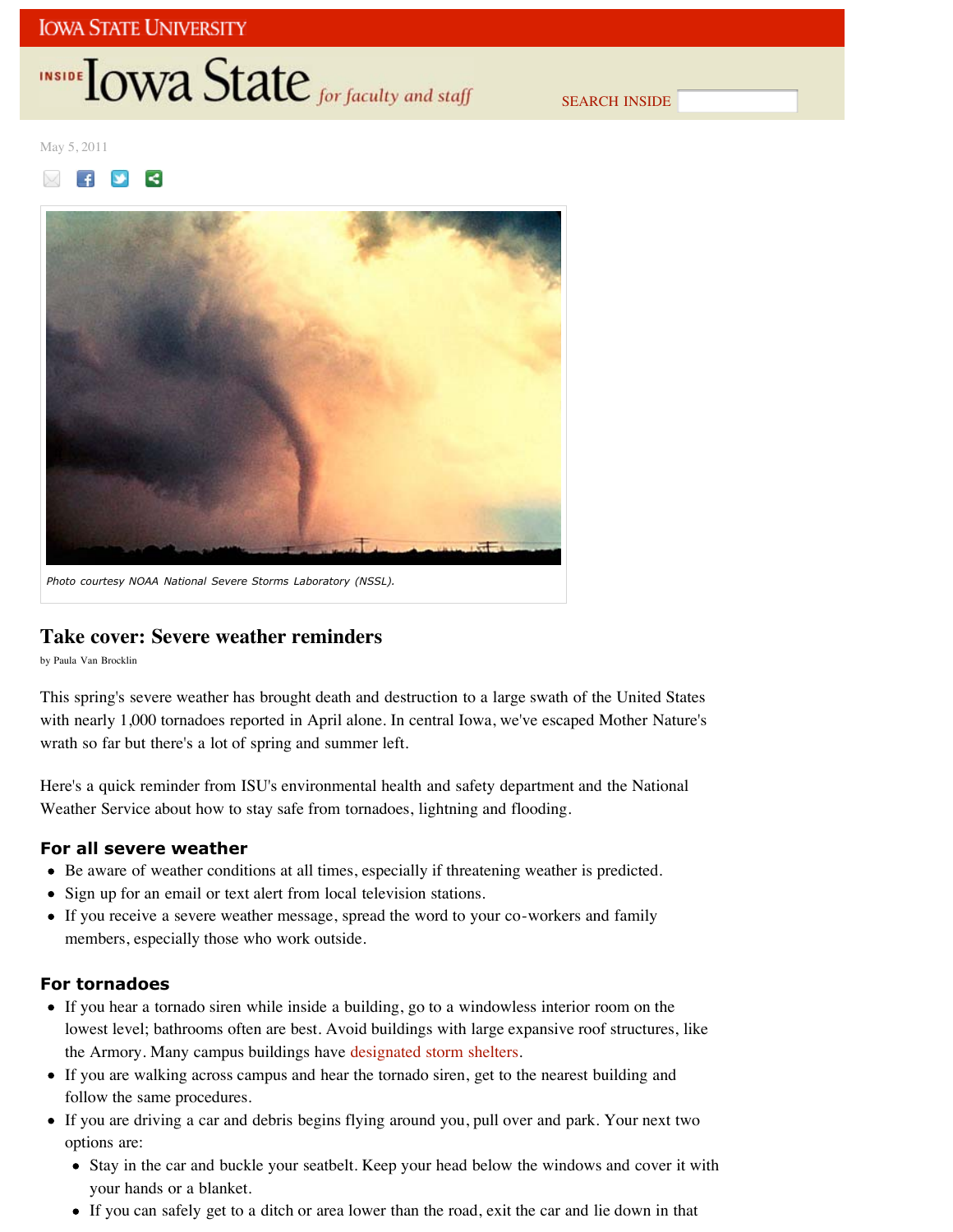area with your hands over your head.

### **For lightning**

- All thunderstorms produce lightning. If you hear thunder, lightning is close enough to harm you.
- If you are planning outdoor activities, know where to go for safety and how long it will take to get there.
- Consider postponing outdoor activities if thunderstorms are predicted.
- If you hear thunder, even in the distance, move to a safe place. Fully enclosed buildings are safest. Sheds, picnic tables, tents and covered porches do not protect from lightning. If no safe buildings are nearby, jump in a car (with a hard metal top) and close all the windows. Stay put for at least 30 minutes after the last rumble of thunder.
- Don't use a corded phone while it's thundering and lightning, unless it's an emergency. Cordless and cell phones are OK.
- Don't take a bath or shower (or use any plumbing fixtures) during a thunderstorm since water pipes conduct electricity.

### **For flooding**

- Head to higher ground if a flash flood warning is issued for your area.
- Don't walk through floodwaters. As little as 6 inches of rushing water can sweep you off your feet.
- Don't drive through floodwaters. Most cars can be swept away in less than 2 feet of moving water.
- If you live or work in a flood-prone area, consider gathering emergency supplies, such as:
	- A three-day nonperishable food and water supply
	- Flashlight
	- Seven-day supply of medications
	- Copies of personal documents (insurance policies, birth certificates, deed/lease to home, etc.)
	- Cell phone with charger
	- Tools for securing your home
	- Insect repellent and sunscreen
	- Extra sets of car and house keys
	- Camera to shoot photos of damage to your property

For additional severe weather safety information, go online to EH&S or the National Weather Service websites.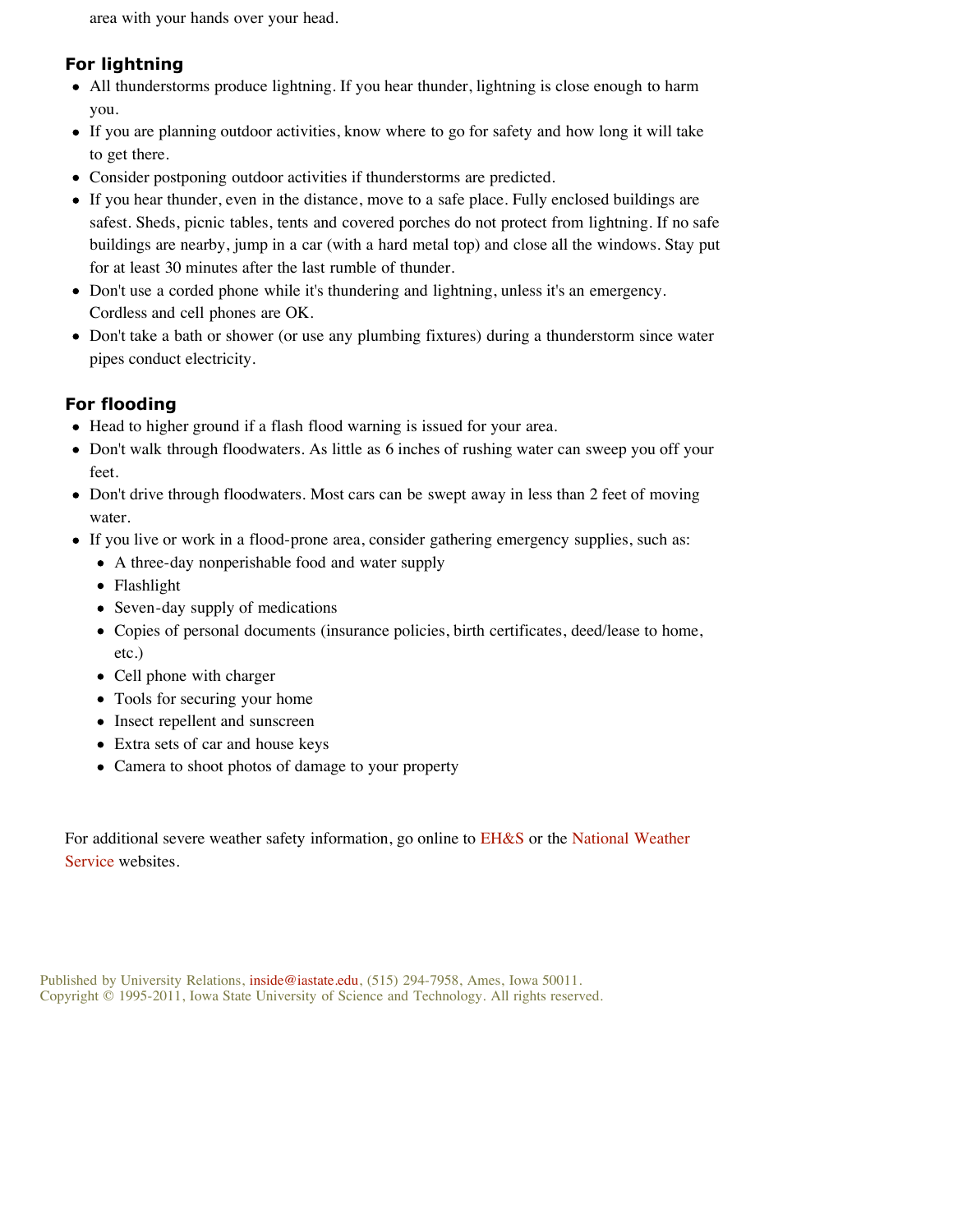# **INSIDE OWA State** for faculty and staff

SEARCH INSIDE

May 5, 2011



## **Commencement events will fill Friday, Saturday**

by Anne Krapfl

An estimated 3,367 students -- the most in the last decade -- will receive degrees from Iowa State at the conclusion of spring semester, and many of them will participate in commencement events this weekend.

An estimated 130 doctoral and 392 master's students will be honored at the graduate commencement Friday, May 6. It begins at 7:30 p.m. in Stephens Auditorium. Sharron Quisenberry, vice president for research and economic development, will address the graduates. Quisenberry is recognized internationally for her research in the area of host plant resistance to insects and insect-plant interactions.

At noon Saturday, May 7, in the same location, an anticipated 142 students will receive their doctor of veterinary medicine (DVM) degrees, including the first graduates in Iowa State's cooperative program with the University of Nebraska, Lincoln.

Dr. Michael Cates, a veterinarian who directs the interdisciplinary Master of Public Health program at Kansas State University, Manhattan, will address the graduates. Cates is a member of the board of directors of the One Health Commission, a collaborative multidisciplinary effort to improve the health of humans, animals and the environment. This winter, the commission moved its home to Iowa State's Nutrition and Wellness Research Center.

### **Reminder: No summer ceremony**

This summer is the second year Iowa State will not hold a commencement ceremony at the end of summer term in early August. Students expecting to complete degrees this summer may participate in either the May or December graduation events.

And an estimated 2,703 students will receive their bachelor's degrees during the undergraduate ceremony at 1:30 p.m. Saturday in Hilton Coliseum. This event will include a short performance by the 30-member choir from Simon Estes Music High School, Cape Town, South Africa, which is touring Iowa this month.

Tickets are not needed for any of the ceremonies. A live video stream of each ceremony will be available on the registrar's commencement website.

## **Honorary degrees**

Iowa State will confer two honorary degrees at the undergraduate ceremony.

Chemist Harold Scheraga will receive an honorary Doctor of Science degree for his research contributions and his teaching and mentoring record. Scheraga, a member

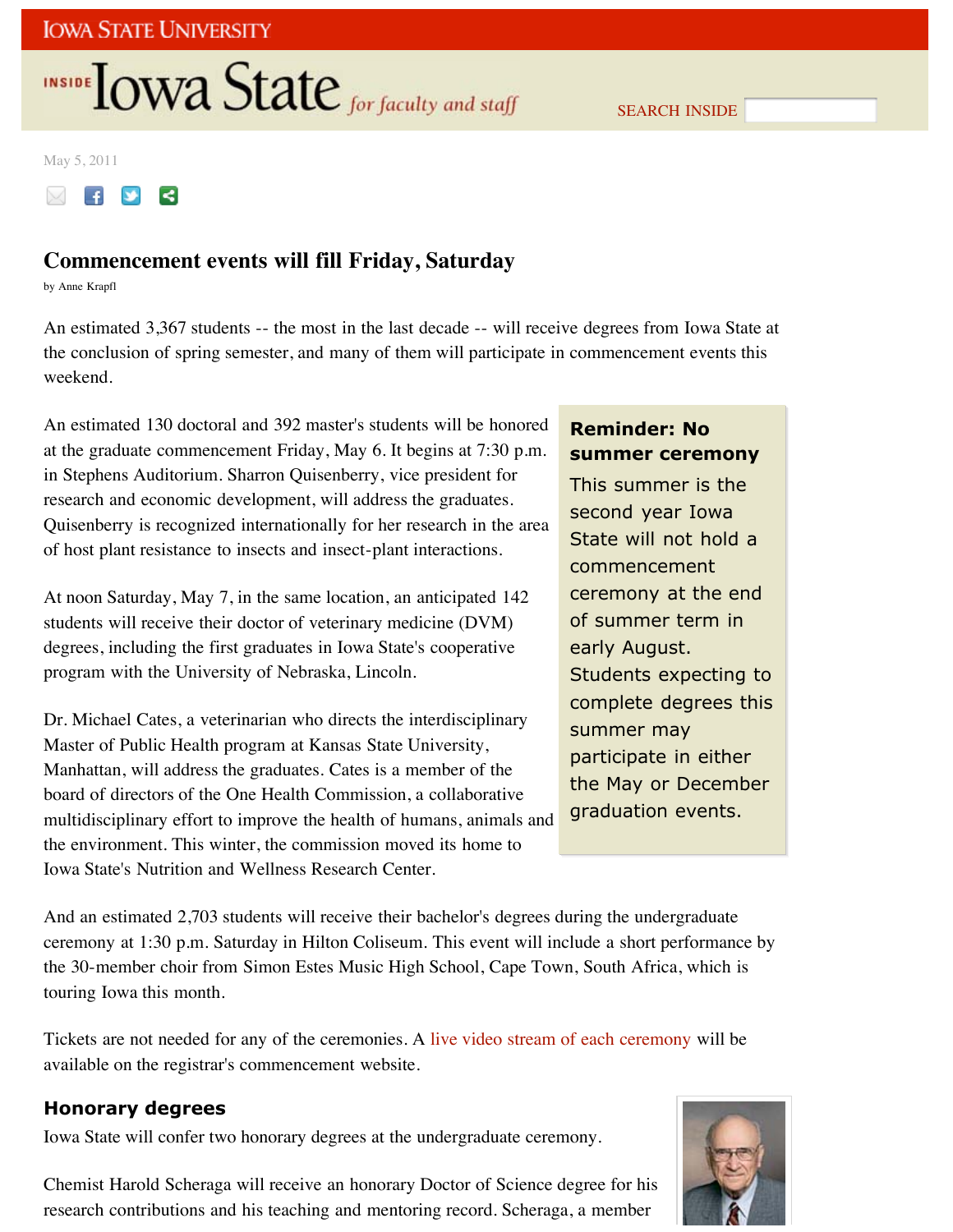of the Cornell University (Ithaca, N.Y.) faculty since 1947 (emeritus since 1992), is a pioneer in the field of protein conformation and helped develop the calculations that determine the structure and dynamics of proteins. Those calculations are essential to current research in drug design.

Physicist and former faculty member Robert Shelton also will receive an honorary Doctor of Science degree for his pioneering work in superconductivity and magnetism and for his leadership in higher education. Shelton currently serves as president of the University of Arizona, Tucson, and previously was provost at the University of North Carolina, Chapel Hill. He was an Iowa State faculty member from 1978 to 1987.

Shelton will give the address at the undergraduate ceremony.

## **College events**

The colleges will honor their own graduates during separate receptions or convocations May 6-7. A complete list of college events is on the registrar's website.



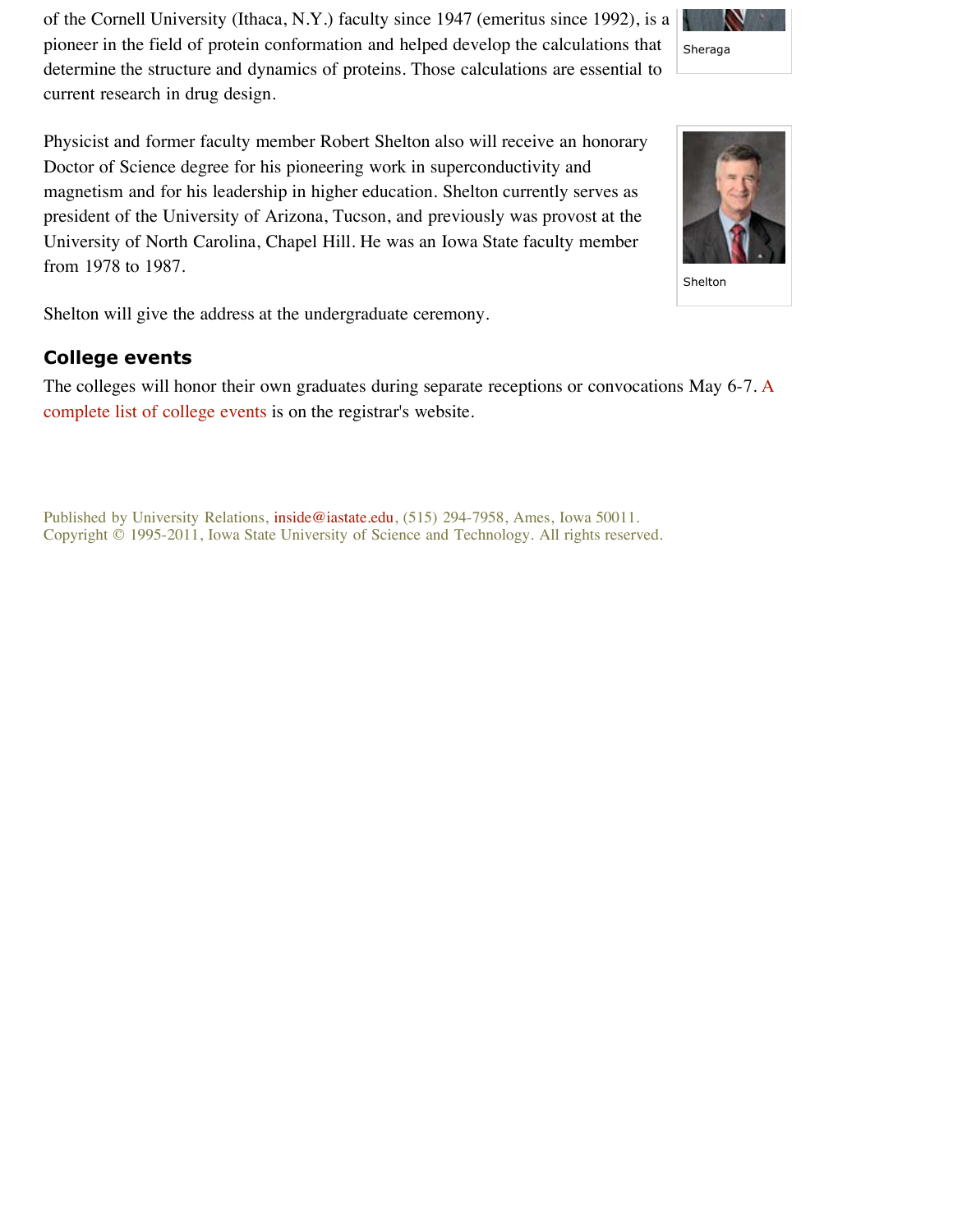## **INSIDE TOWA State** for faculty and staff

SEARCH INSIDE

May 5, 2011



### **Changes to mileage reimbursement rate took effect May 1**

by Anne Krapfl

The "default" mileage reimbursement rate -- which covers use of a personal vehicle for work-related trips of at least 100 miles when a university fleet vehicle is available -- was raised from 19 cents per mile to 25.5 cents per mile, effective May 1. The state Board of Regents approved the change at its meeting last week. The new rate still is 3 cents per mile less than the reimbursement rate prior to Jan. 1.

The new default rate is equal to 50 percent of the business reimbursement rate allowed by the federal Internal Revenue Service (IRS) -- currently 51 cents per mile.

Since 2005, Iowa State's reimbursement rates had been tied to the federal General Services Administration (GSA). In January, the GSA rate dropped to 19 cents per mile from 28.5 cents per mile.

The low GSA rate reflected only operation expenses, not considerations such as insurance or depreciation. This was considered inadequate for many university employees who must use their own vehicles for university business. A regent university task force studied the issue and proposed the solution the board approved, which ties reimbursement rates to IRS standards instead.

#### **Out-of-state airport commute could qualify**

When the combined cost of airfare and mileage is less than mileage and airfare out of the Des Moines airport, the full IRS mileage reimbursement rate (51 cents/mile) now is allowed on travel to these international airports: Kansas City, Minneapolis-St. Paul and Omaha.

The other instances in which the full reimbursement rate applies remain unchanged. These are:

- The round trip is less than 100 miles
- The round trip is 100 miles or more, but the employee is unable to reserve a vehicle from ISU transportation services
- The employee is based off-campus permanently
- The traveler is neither an ISU student nor employee

Questions about the change may be directed to Bill Cahill, 4-5124, or Erin Johnson, 4-5180, in the accounting office. Employees who have submitted mileage reimbursement claims for travel on or after May 1 using the 19-cents rate may submit claims for the difference.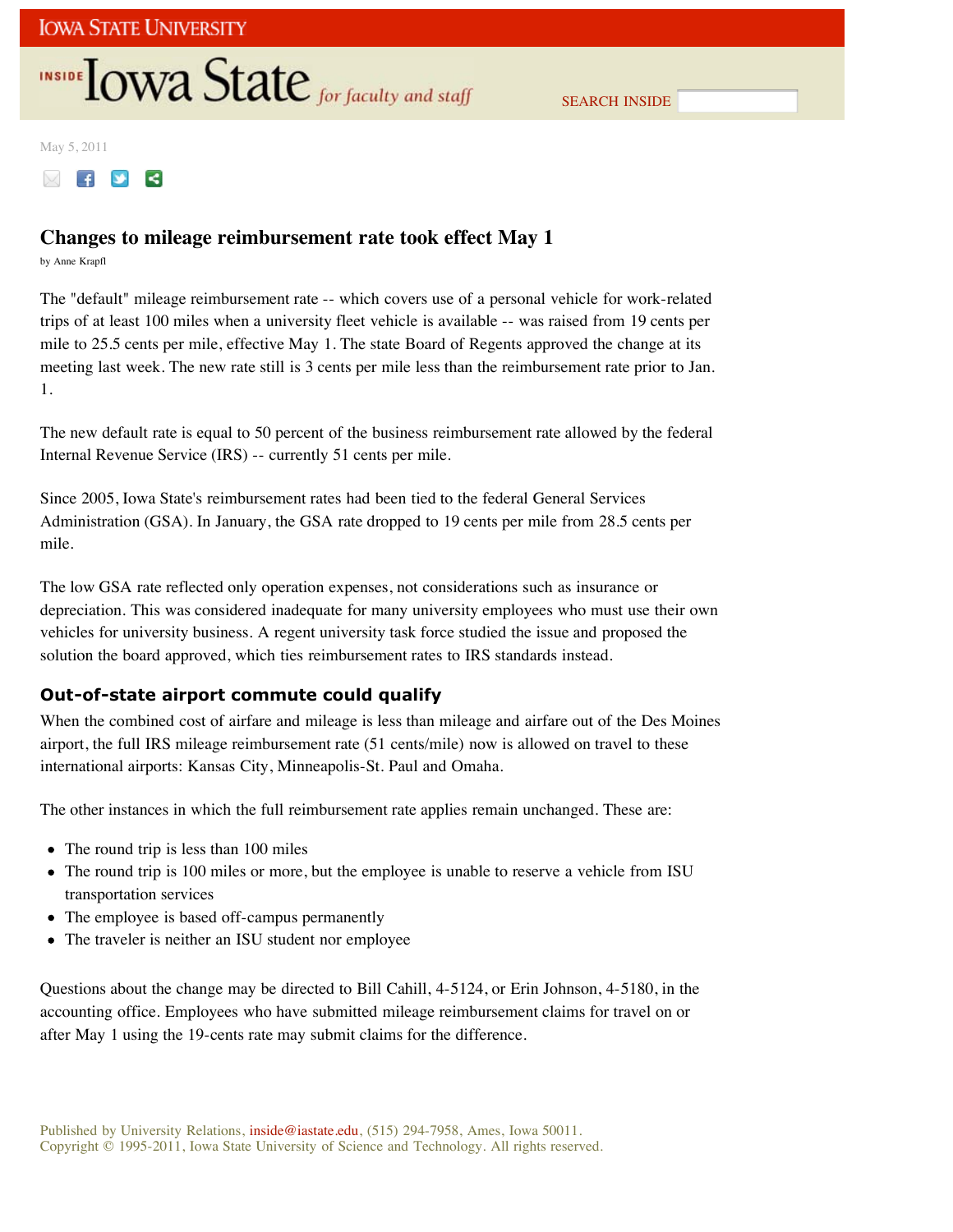## INSIDE **IOWA State** for faculty and staff

SEARCH INSIDE

May 5, 2011





## **Where's Bob?**

In this campus image, university photographer Bob Elbert shot the electronic message board on the south side of the Memorial Union.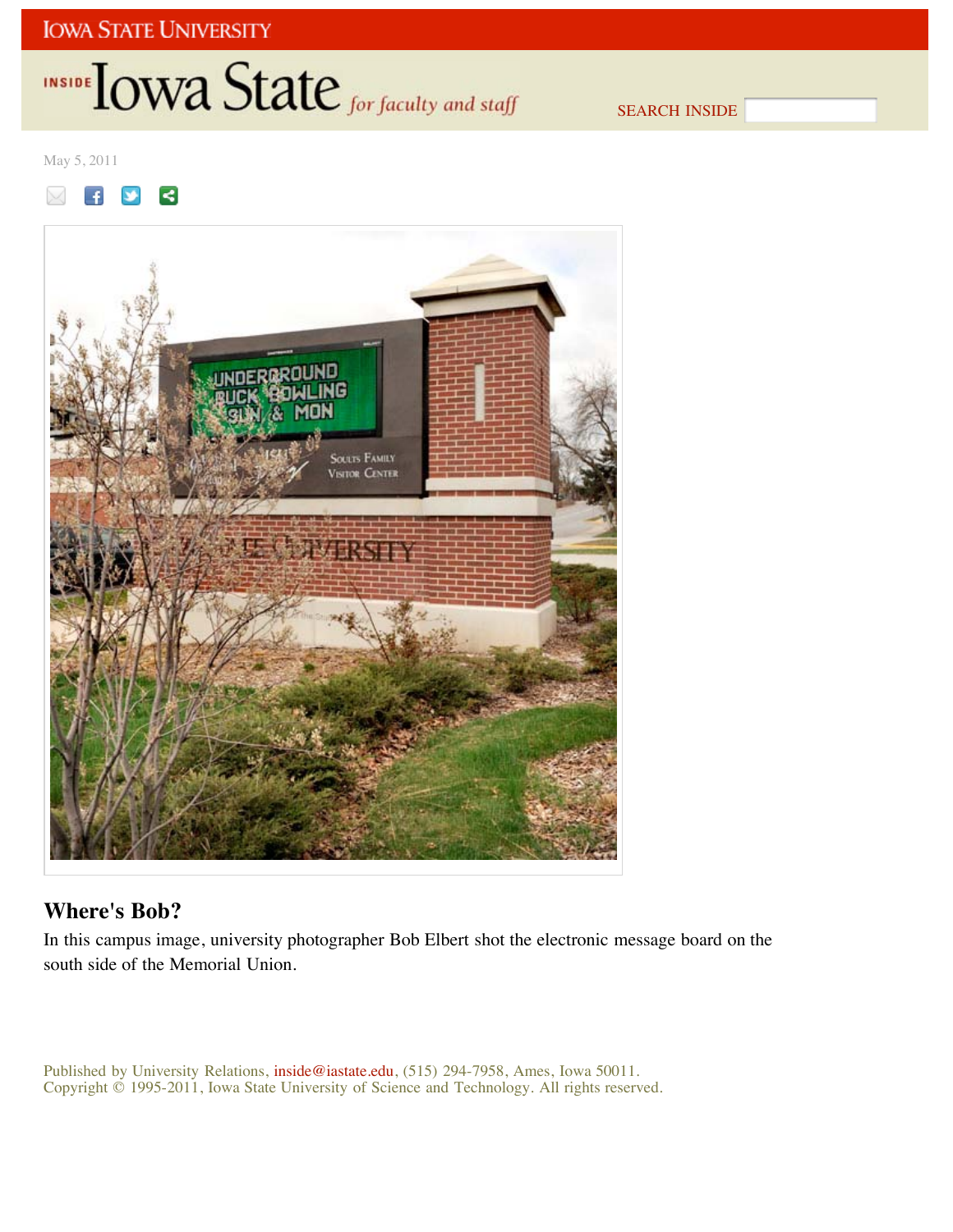# **INSIDE OWA State** for faculty and staff

May 5, 2011



## **Regents approve faculty promotions, Troxel Hall, outdoor sports complex**

by Anne Krapfl

Meeting April 28 in Ames, the state Board of Regents approved faculty promotion and tenure decisions for the 2011-12 academic year. A total of 72 decisions were approved across the seven colleges and the library. The list includes 40 promotions to associate professor with tenure, 29 promotions to full professor and three other promotions.

The board also received an annual update on faculty tenure at the three universities, which used fall 2010 data. Iowa State had a total of 1,735 faculty last semester, down from 1,744 in fall 2009. Numbers of tenured faculty (-10) and tenure-track faculty (-28) decreased; the number of non-tenure track faculty increased by 29. At Iowa State, 64 percent of all faculty are male; 36 percent are female.

## **More regents coverage**

Meeting Wednesday afternoon, the board approved a public policy institute that will be named for alumnus and U.S. Sen. Tom Harkin.

## **Troxel Hall**

The board gave its final green light to Troxel Hall, a 400-seat teaching auditorium facility intended to help ease the demand on large classroom space. Construction is scheduled to begin east of Horticulture Hall this summer, and the building could be ready for use spring semester 2013.

Troxel Hall's \$11 million pricetag will be funded by a private gift (\$4.75 million), income from ISU treasurer's temporary investments (\$5 million), the facilities overhead use allowance (\$1 million) and the College of Liberal Arts and Sciences (\$250,000). It is named for ISU alumnus Douglas Troxel ('67) of Redwood City, Calif., who serves as president and chief executive officer of a family, nonprofit corporation, the Change Happens Foundation. The foundation made the private gift to the building project.

## **Outdoor sports complex**

The athletics department received approval to proceed to the final design and construction phases for an outdoor athletics complex east of the Towers residence halls. Following the board's request at its March 23 meeting, regents reviewed the stormwater runoff/drainage plan for the complex when it was completed. The city of Ames regulates stormwater management and the Iowa Department of Natural Resources regulates stormwater quality.

Vice president for business and finance Warren Madden told the regents that design plans for stormwater release from the complex site is more stringent than current city requirements. Iowa State's existing permit with the DNR includes the proposed site and requires the university to adhere to six best practices to improve the quality of stormwater leaving ISU property, one of which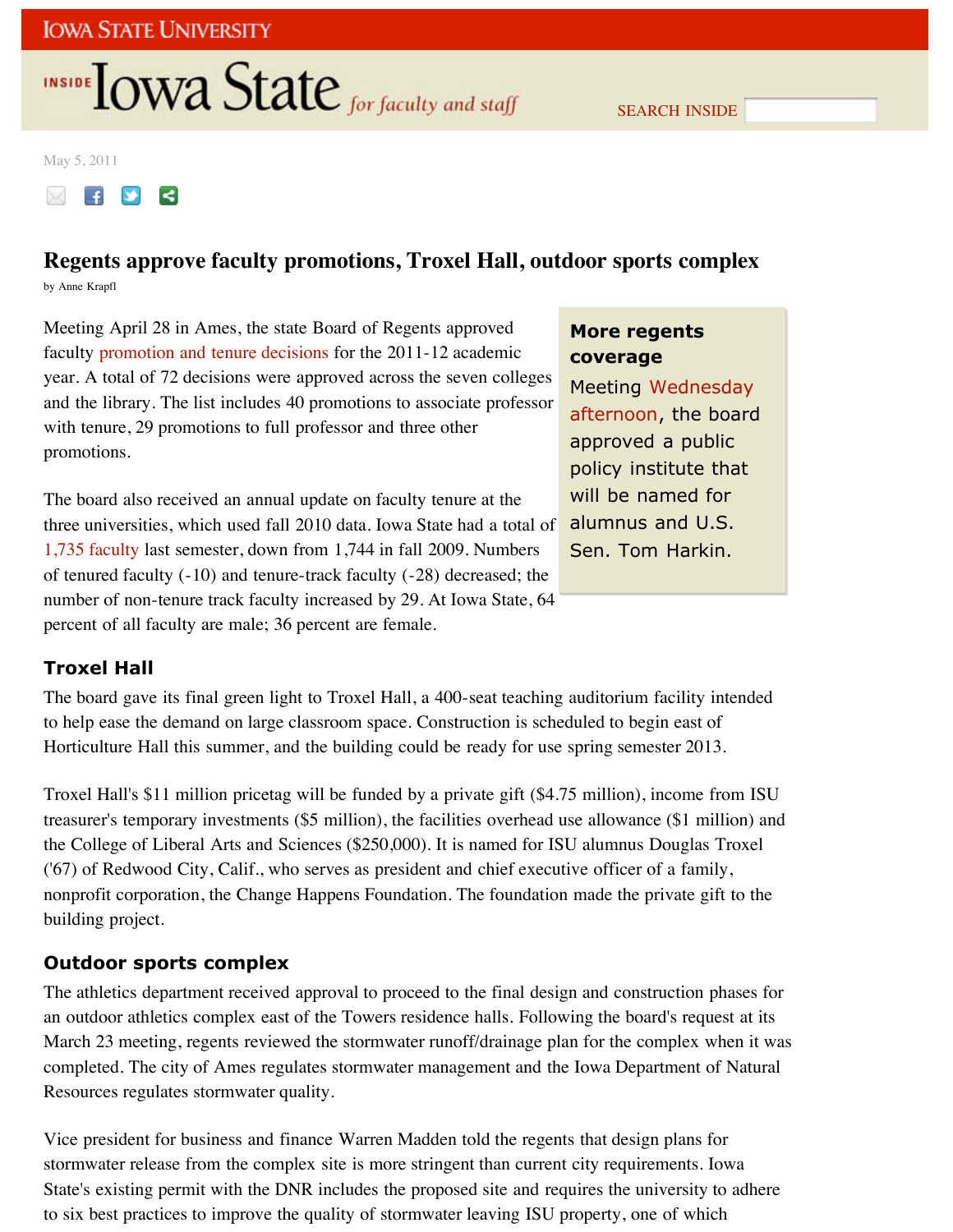addresses the construction phase of the project.

Regent Robert Downer asked university leaders to be attentive to water runoff and other issues during construction. Having visited the site several times, he said he's empathetic to neighbors' concerns in the short term.

"Long term, I think this complex will benefit the area," he said.

### **Presidential search**

As part of their meeting in Ames, board members hosted a public forum Wednesday evening to gather input on important qualities to be sought in the next Iowa State president. President Gregory Geoffroy will leave his post by July 31, 2012.

The board also heard presentations from representatives of four executive search firms, Isaacson Miller, Boston; Greenwood/Asher and Associates, Miramar Beach, Fla.; R. William Funk and Associates, Dallas; and Parker Executive Search, Atlanta. Board president David Miles said the board will decide on a search process at its June 8 meeting, including whether it will include a search firm and if so, which one.

### **New room and board rates**

The board approved new room and board rates that take effect May 9. Iowa State will offer students about 30 room or suite rates and eight apartment options, reflecting variables such as building, number of roommates and air conditioning.

For purposes of year-to-year comparisons, Iowa State uses a double room in Richardson Court and a meal plan of 225 meals/semester and \$200 dining dollars. This package will increase \$224, or 3 percent, next year.

New residence hall rates vary from a 0.98 percent decrease to an increase of 5.19 percent. Campus apartment rates will rise between 1.9 percent and 3.8 percent. Following a review of its meal plans last summer, ISU Dining revised its meal plan options. It eliminated weekly plans (semester plans remain) and will offer five meal plan options, three of which are new. The two existing plans will go up 1.91 and 3.62 percent.

In other business, the board:

- Approved Iowa State's new post-tenure review policy (Faculty Senate PDF), which cleared the Faculty Senate on April 5. In his presentation to the board, senate president Micheal Owen said the new policy is notable for its tangible outcomes and consequences. He noted the policy contains new sections on timeline, outcomes and roles for department chairs, deans and provosts in the post-tenure review process.
- Agreed to reactivate its Economic Development Committee as a standing committee of the board. The committee last met in March 2007. Its role is to coordinate and advise on economic development activities involving any of the regent institutions or the full regent enterprise. The decision was prompted by proposals to replace the state Department of Economic Development with a public-private partnership, as well as budget proposals that, if passed, would significantly reduce funding for economic development at the three regent universities.
- Approved the sale of \$17.9 million in Dormitory Revenue Refunding Bonds to refund the outstanding amount on \$21.7 million in Dormitory Revenue Bonds sold in 2001 to build Eaton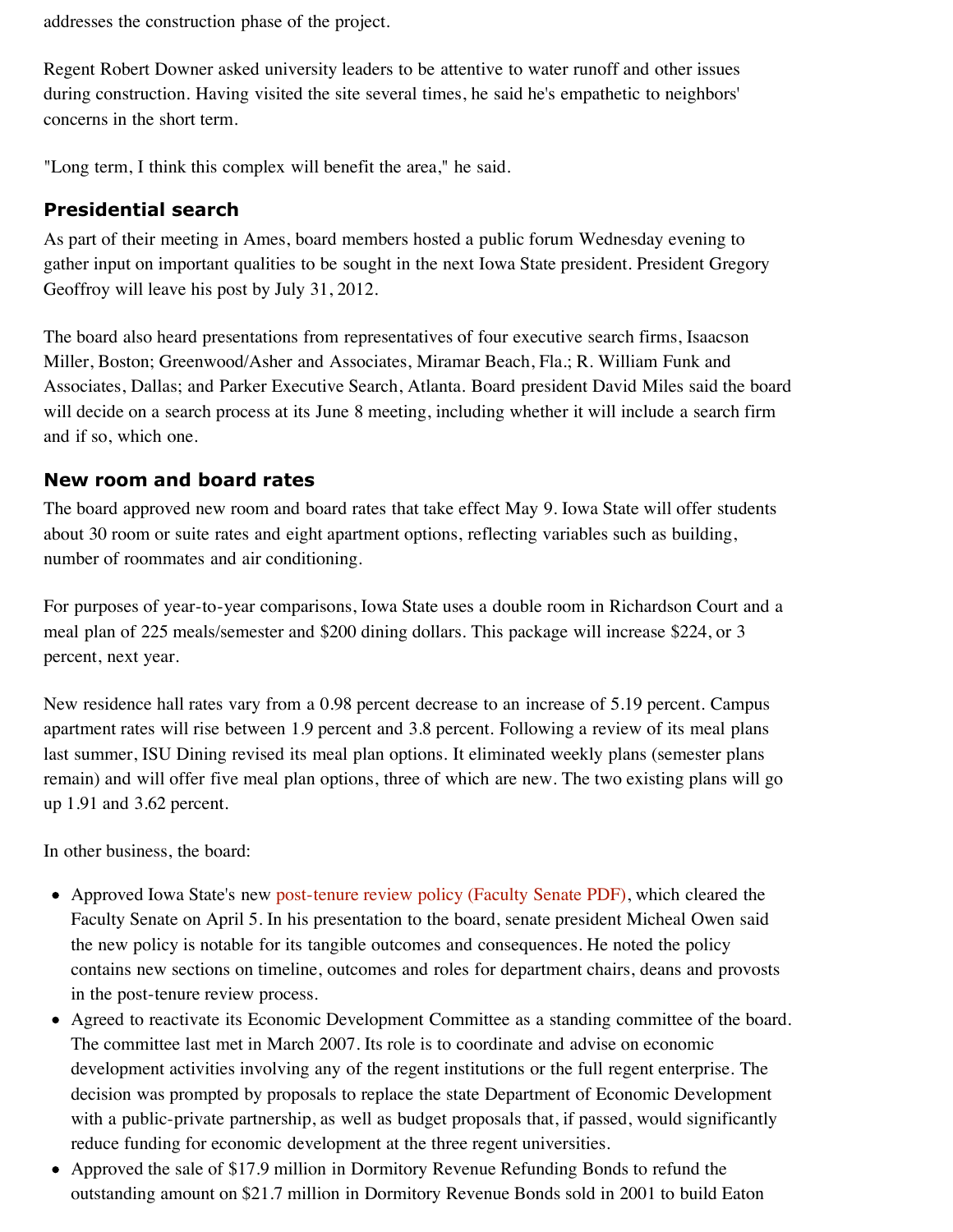Hall. Due to a lower interest rate (3.5075 percent) on the refunding bonds, the residence department will save approximately \$1.98 million.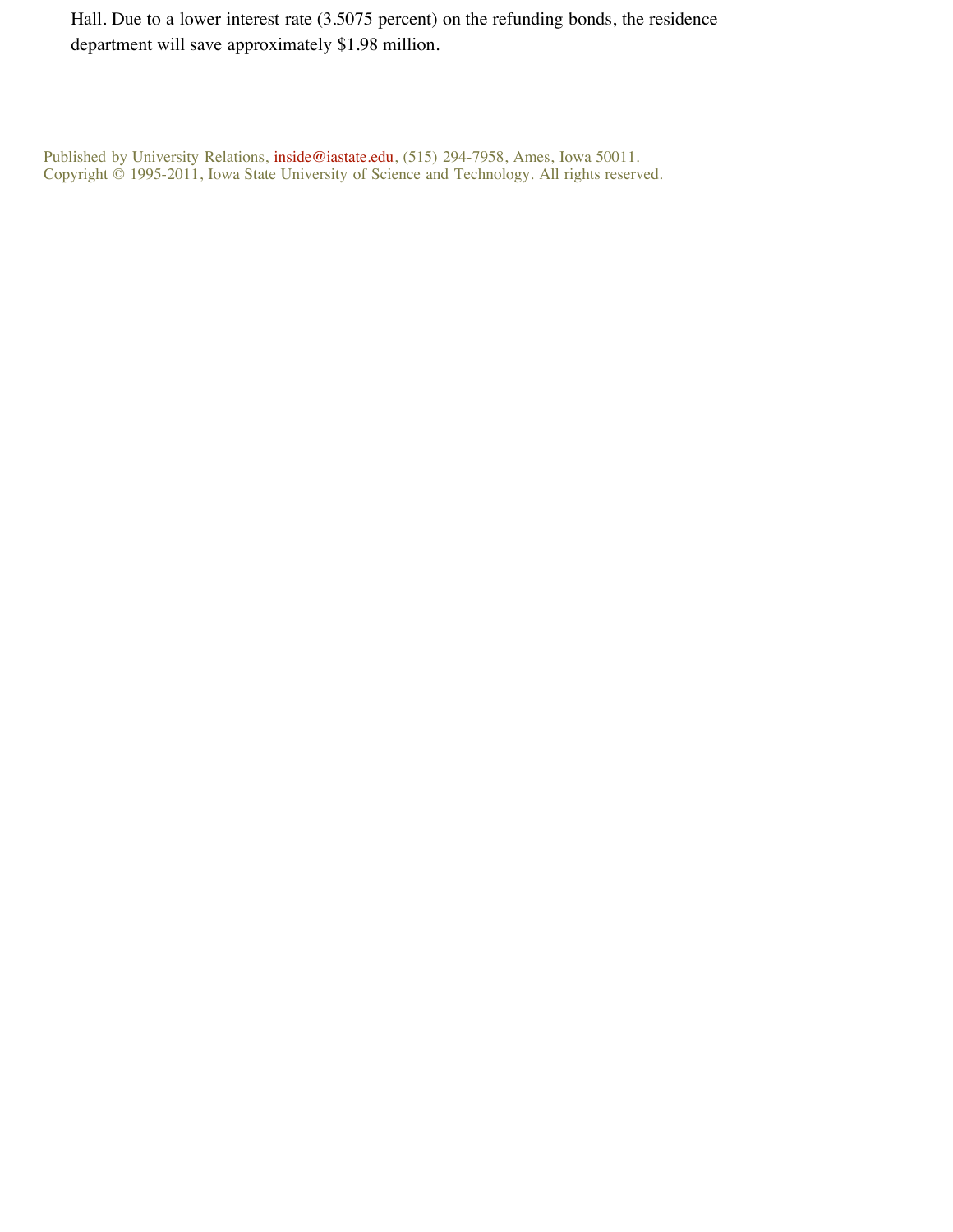# INSIDE **LOWA State** for faculty and staff

SEARCH INSIDE

May 5, 2011

⋜  $\overline{f}$ 



Artist David Rogers installs one his larger-than-life bugs at Reiman Gardens. The public can view the exhibition May 7 through Sept. 4. *Photos by Bob Elbert.*

## **Big bugs swarm Reiman Gardens**

by Paula Van Brocklin

Large bugs will infest Reiman Gardens beginning May 7, but there's no need to call an exterminator.

Long Island, N.Y., artist David Rogers will display 10 of his largerthan-life insect sculptures at the gardens through Sept. 4 as part of its yearlong tribute to insects. Among the sculptures are three ants, an assassin bug, a damselfly, a dragonfly, a grasshopper, a ladybug, a praying mantis and a spider (technically, an arachnid).

Rogers creates the sculptures from whole trees (either standing or fallen); cut, green saplings from willow trees; dry branches and other forest materials.

Another artist, Randy Schnebbe of Victor, will display his creative interpretation of insects as well. Schnebbe's sculptures are metallic and incorporate industrial and salvaged pieces along with large